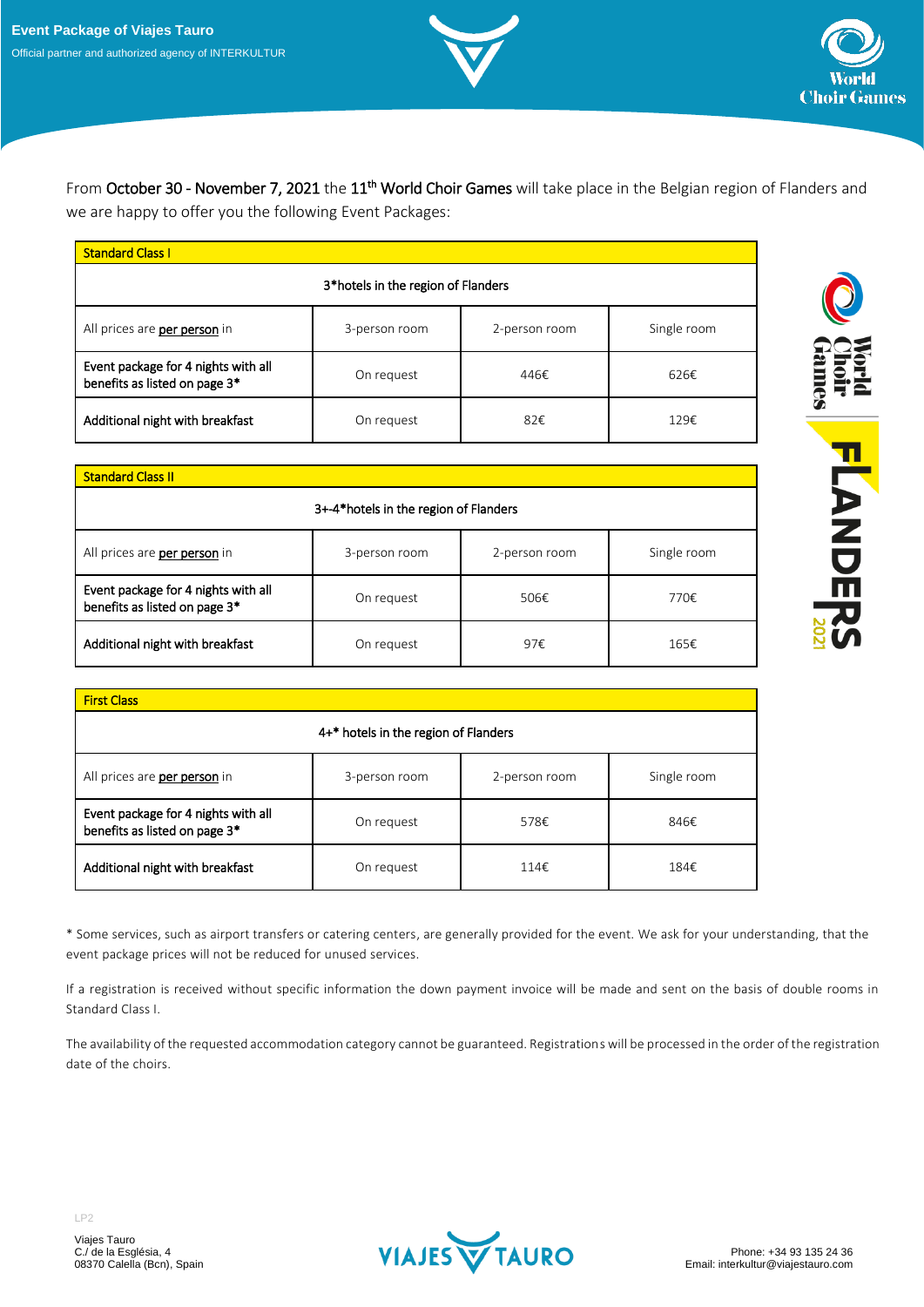



# **Package Benefits per Event Package (4 nights)**

#### **Performances and competitions:**

- Participation in your chosen activity/activities A, B or C
- Scheduled stage rehearsal(s)
- Placement in additional rehearsal space "as available"
- Participation in one friendship concert with other participating choirs
- Complimentary copy of the official jurors evaluation documents (one per choir)
- Qualification certificate, indicating your choir according to your results to perform in future INTERKULTUR events (e.g. in The Champions Competition of the World Choir Games)
- Complimentary copies of the official program book (1 for 10 persons)

#### **Accommodation & services:**

- 4 x overnight stays in the requested hotel category (minimum stay length)
- 4 x breakfast
- 4 meals in the catering center (lunch or dinner, depending on the individual daily schedule)
- Arrival and departure transport from Brussels International Airport (BRU) OR Antwerp International Airport (ANR) – only for the whole group (not for individuals)
- Access pass for use on all designated public transportation in and between the host cities of Antwerp and Ghent
- Support on-site from the INTERKULTUR International and local Team
- Competent assistance at your performances
- Preparation of your choir's specific itinerary
- NOTE: **sightseeing/excursions** are NOT included and have to be booked separately.

## **Official Event Pass** with access to:

- Competition & Friendship concerts seating as available
- Opening Ceremony seating as available
- Your Awards Ceremony

## **Choirs that participate in both parts of the event have to book an Event Package per part.**

## **Terms and Conditions**

After receipt of your registration fee and registration forms, you will receive a **down payment invoice** by Viajes Tauro. You may adjust the number of participants. A new invoice will not be issued after each adjustment; however, all changes will be reflected in your final invoice. We will preliminarily reserve the hotel only after receipt of your down payment.

Your **balance invoice** will show your payments and balance due. Full payment of the event package with optional additional services is due by **September 10, 2021** Viajes Tauro will bindingly reserve your hotel upon receipt of full payment.